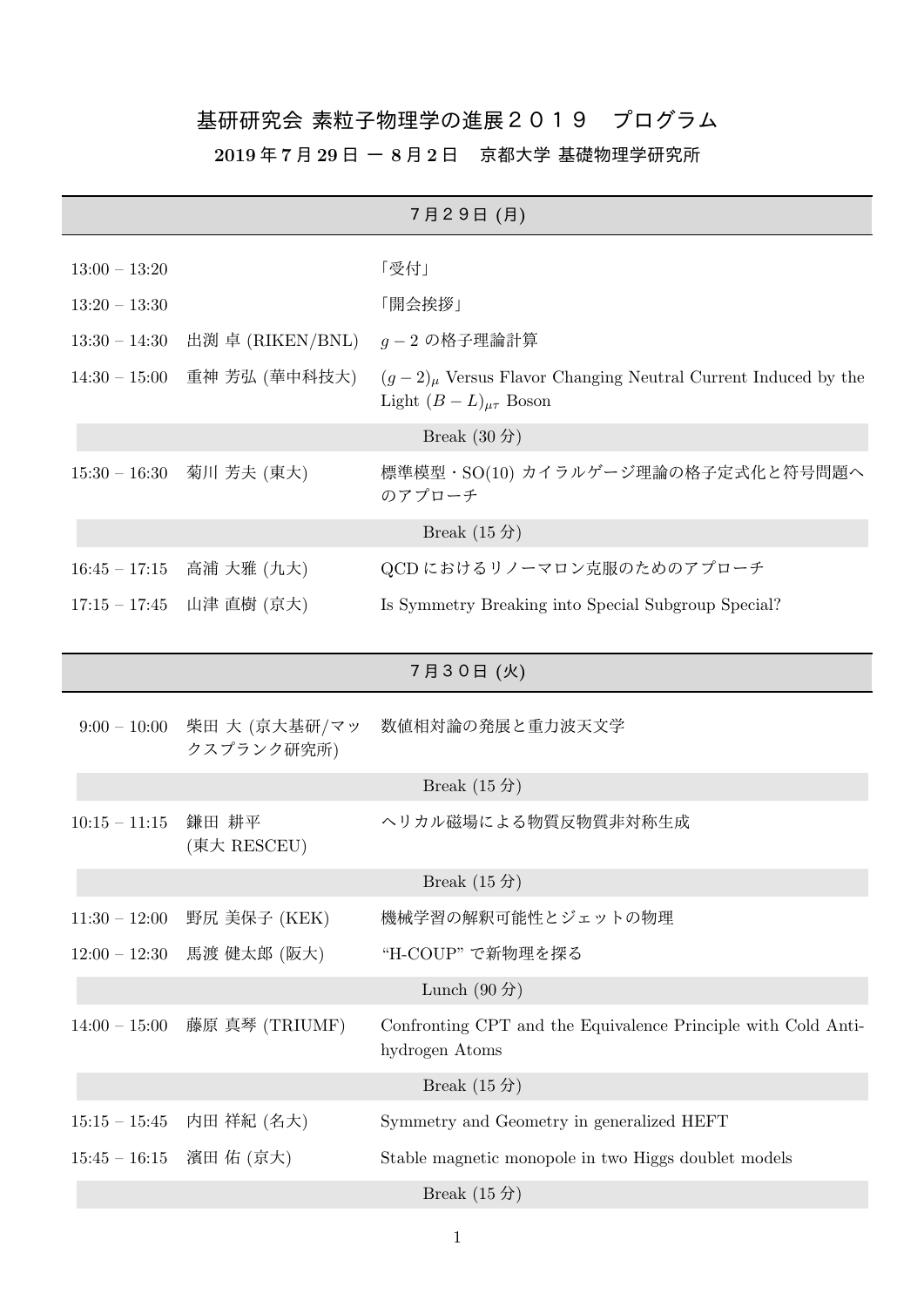|                    | 16:30 - 17:00 伊藤 悦子 (慶応大) | ヤンミルズ理論における分数インスタントン                                                    |
|--------------------|---------------------------|-------------------------------------------------------------------------|
| 17:00 - 17:30 山本 恵 | $($ 広大/U.of Zurich $)$    | B-physics anomaly and $U(2)$ flavour symmetry                           |
|                    | 17:30 – 18:00 井黒 就平 (名大)  | $D^*$ polarization vs. $R_{D^{(*)}}$ anomalies in the leptoquark models |
|                    |                           | 懇親会 (北部生協2階, 18:30-)                                                    |

| 7月31日(水)                      |                           |  |                                                                                                                                                                                   |
|-------------------------------|---------------------------|--|-----------------------------------------------------------------------------------------------------------------------------------------------------------------------------------|
| $9:00-10:00$                  | olina State U.)           |  | 谷崎 佑弥 (North Car- 't Hooft anomaly と QCD などへの応用                                                                                                                                   |
|                               |                           |  | Break $(15 \nleftrightarrow)$                                                                                                                                                     |
| $10:15 - 11:15$               | 佐藤 丈 (埼玉大)                |  | 深層学習による COMET 実験データ解析                                                                                                                                                             |
|                               |                           |  | Break $(15 \nleftrightarrow)$                                                                                                                                                     |
| $11:30 - 12:00$               | 山中 真人 (大阪市大)              |  | Selecting $\mu \to e$ conversion targets to distinguish lepton flavour-<br>changing operators                                                                                     |
|                               | 12:00 - 12:30 上坂 優一 (埼玉大) |  | ニュートリノトライデント過程で放出されるレプトン対の運動量分<br>布を用いた新物理検証                                                                                                                                      |
|                               |                           |  | Lunch $(90 \n$                                                                                                                                                                    |
| 14:00 - 14:30 川村 淳一郎          | (オハイオ州立大)                 |  | Complete Vector-like Fourth Family with Vector-like $U(1)$ for<br>Muon Anomalies                                                                                                  |
|                               | 14:30 – 15:00 浅井 健人 (東大)  |  | Predictions for the neutrino parameters in the minimal model<br>extended by linear combination of $U(1)_{L_e-L_\mu}$ , $U(1)_{L_\mu-L_\tau}$ and<br>$U(1)_{B-L}$ gauge symmetries |
|                               | 15:00 – 15:30 吉田 貴裕 (新潟大) |  | Leptogenesis in the modular $A_4$ invariant model                                                                                                                                 |
| Break $(15 \nleftrightarrow)$ |                           |  |                                                                                                                                                                                   |
| $15:45 -$                     | ポスターセッション1                |  |                                                                                                                                                                                   |
| 内田 光 (北大)                     |                           |  | Wavefunctions and Yukawa coupling on Resolusions of $T^2/Z_N$ Orbifolds                                                                                                           |
| 阿部 智広 (名大)                    |                           |  | A chiral dark matter model                                                                                                                                                        |
| 佐藤 優成 (新潟大)                   |                           |  | Dirac ゲージーノ模型における質量項の起源                                                                                                                                                           |
| Shih-Yen Tseng (東大)           |                           |  | Non-thermal leptogenesis with $U(1)_{L_u-L_{\tau}}$                                                                                                                               |
| 榎本 一輝 (阪大)                    |                           |  | ヒッグス LFV 崩壊と暗黒物質を伴うニュートリノ質量の新模型                                                                                                                                                   |
| 柳生 慶 (阪大)                     |                           |  | Zee Model with Flavor Dependent Global $U(1)$ Symmetry                                                                                                                            |
| 阿部 慶彦 (京大)                    |                           |  | $\mu-\tau$ と親和的な $Z_n$ 模型とミュー粒子 $g-2$                                                                                                                                             |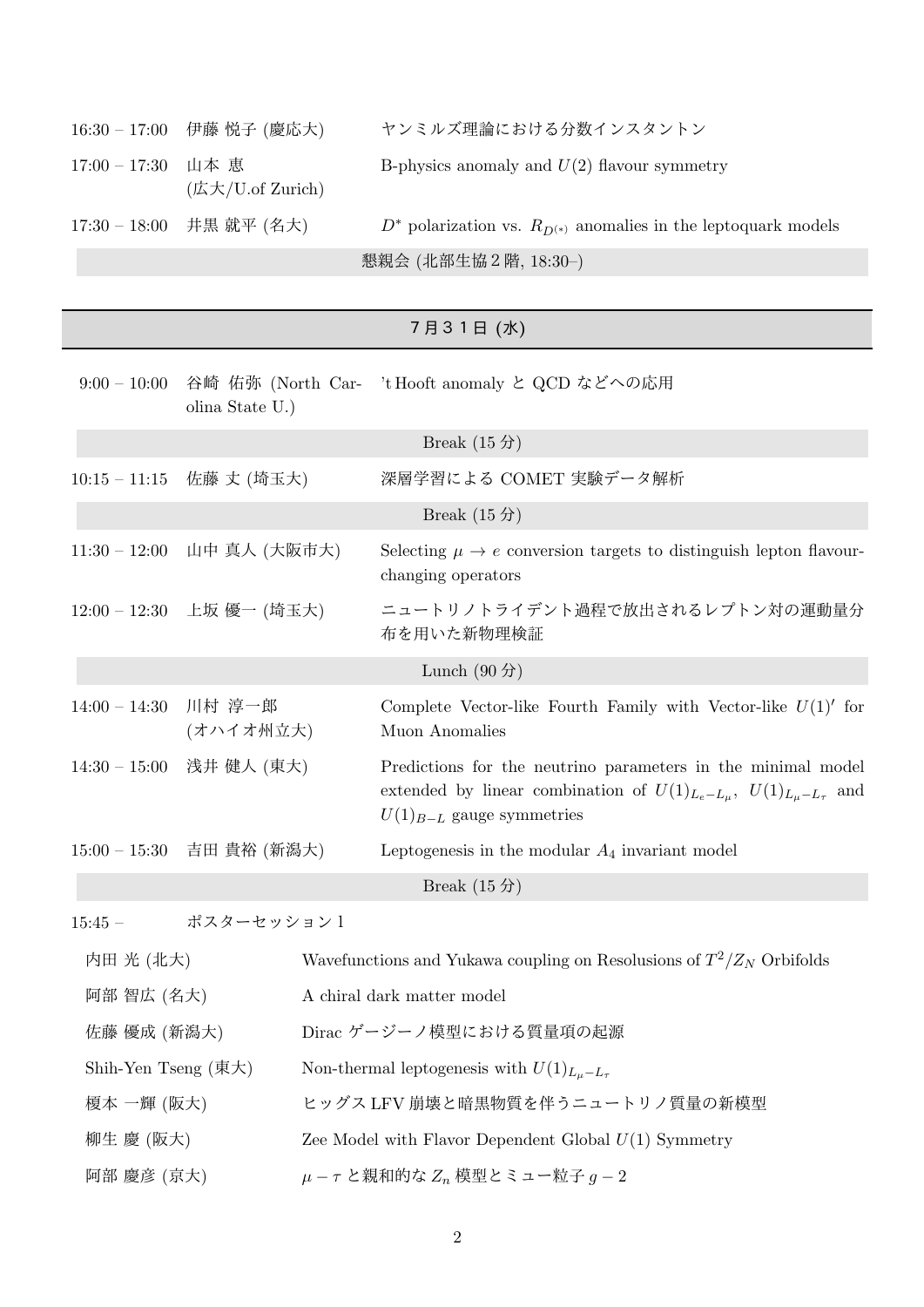| 愛甲 将司 (阪大)     | W ボソン融合過程による荷電ヒッグスボソンの同符号対生成とポテンシャ<br>ル構造                                                                  |
|----------------|------------------------------------------------------------------------------------------------------------|
| 永島 伸多郎 (KEK)   | Parameter space of baryogenesis in the nuMSM                                                               |
| 瀬戸 治 (北大)      | Gravitational waves from minimal and nonminimal gauged $B-L$ phase<br>transition                           |
| 中塚 洋佑 (東大宇宙線研) | PBH 形成の閾値における非線形性の影響                                                                                       |
| 山田 篤幸 (名大)     | ゲージ・ヒッグス統合された $M^4 \times S^1$ 上の $SU(N)$ ゲージ理論とヒッグ<br>ス有効ポテンシャルの2ループ計算                                    |
| 奥井恒 (新潟大)      | Entropy production from decay of GeV scale right-handed neutrinos and<br>the primordial gravitational wave |
| 林 祐輝 (東北大)     | 重いクォーコニウム系の全エネルギーに対する UV からの寄与                                                                             |
| 中野 湧天 (東大宇宙線研) | オシロン崩壊率の古典的計算                                                                                              |
| 松井 宏樹 (東北大)    | Quantum Creation of the Bouncing Universe with Hartle-Hawking Non-<br>boundary Proposal                    |
| 日向 敦 (早稲田大)    | フレーバー対称性を持つ超対称多世代ヒッグス模型における質量階層性                                                                           |

## 8月1日 **(**木**)**

|                 | 9:00 - 10:00 井岡 邦仁 (京大基研)     | 重力波とマルチメッセンジャー天文学                               |
|-----------------|-------------------------------|-------------------------------------------------|
|                 |                               | Break $(15 \nleftrightarrow)$                   |
|                 | 10:15 – 11:15 川崎 雅裕 (東大宇宙線研)  | 原始ブラックホール                                       |
|                 |                               | Break $(15 \nleftrightarrow)$                   |
| $11:30 - 12:00$ | 柳 圭祐 (東大)                     | 中性子星の表面温度観測による暗黒物質の探索可能性                        |
|                 | 12:00 - 12:30 長井 遼 (東大宇宙線研)   | Oscillating Composite Asymmetric Dark Matter    |
|                 |                               | Lunch $(90 \nexists)$                           |
| $14:00 - 14:30$ | 小林 伸 (東大宇宙線研)                 | Dynamical Solution of Axion Domain Wall         |
|                 | 14:30 - 15:00 中川 翔太 (東北大)     | Stochastic dark matter in the Axiverse          |
|                 | 15:00 - 15:30 庄司 裕太郎 (名大 KMI) | Fast-rolling relaxion                           |
|                 |                               | Break $(15 \nleftrightarrow)$                   |
| $15:45 -$       | ポスターセッション2                    |                                                 |
|                 | 久保田 美緒 (お茶の水女子大)              | Palatini formalism は Higgs inflation において妥当なのか? |
| 井上 奉紀 (神戸大)     |                               | 量子グラフ上の5次元ディラックフェルミオンとクォーク・レプトン                 |

のフレーバー構造